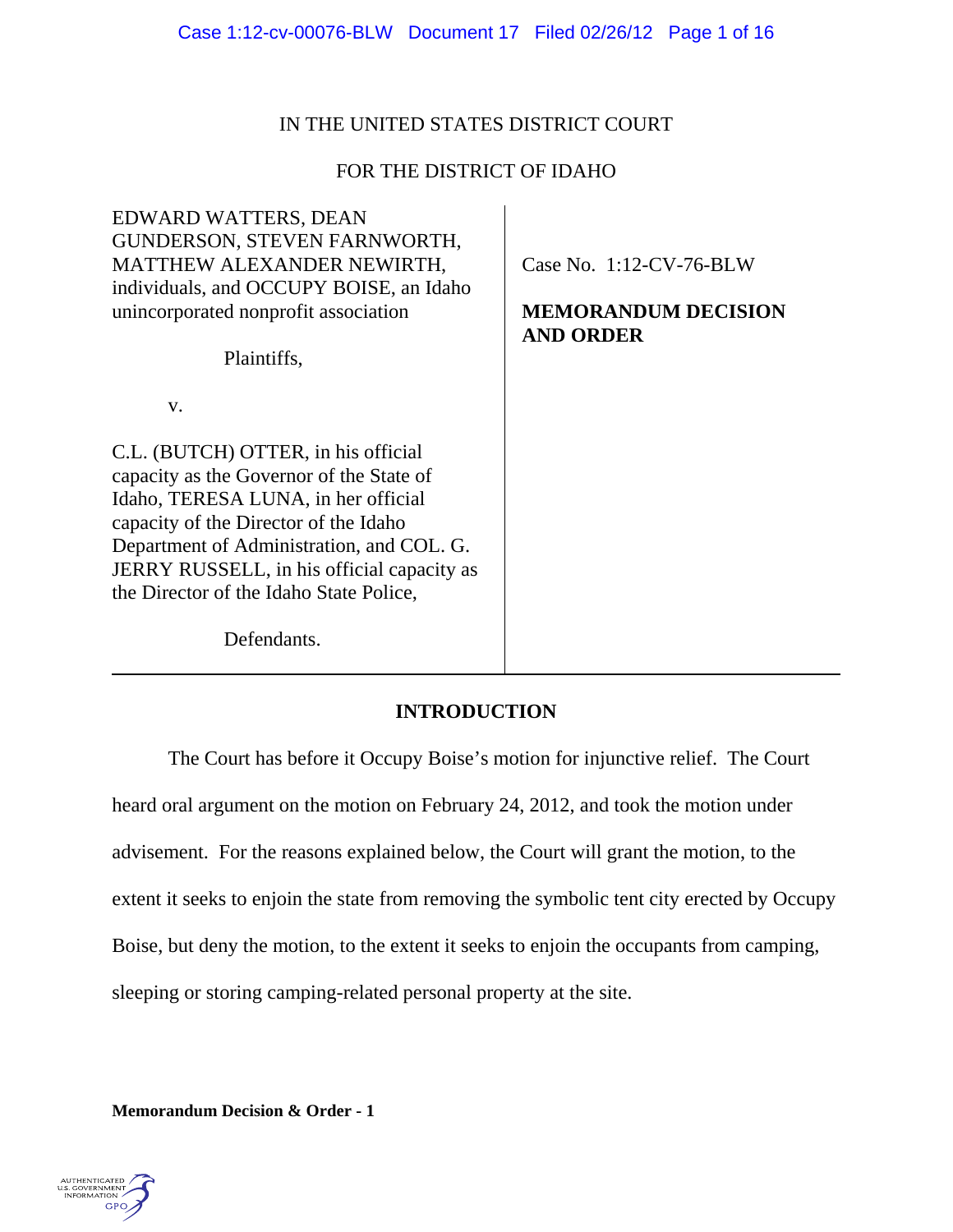#### **SUMMARY**

Occupy Boise's motion for injunction comes before the Court – as most injunction motions do – on a rushed schedule with expedited briefing. Hasty decisions are rarely wise decisions, and the law recognizes that fact: Preliminary injunctions are issued on a showing of a "likelihood" of success; there is no final resolution of any issue. The preliminary injunction lasts only until the Court can hold an evidentiary hearing and have the benefit of the considered arguments of counsel. Accordingly, the Court's findings here are not final and are subject to change after an evidentiary hearing.

Occupy Boise's tent city is a political protest of income inequality. As such, it is expressive conduct protected by the First Amendment. The State has the authority to regulate expressive conduct and can require reasonable time and place restrictions that are content neutral. But once a State law, or the State's enforcement of that law, targets certain speech for restriction because of its content – especially when the target is political speech in a public forum – the law is presumptively unconstitutional. When the restriction is content-based, the State bears an "extraordinarily heavy burden" of showing that the law or its enforcement is the least restrictive means to further a compelling State interest.

Here, there is evidence that the State's enforcement of the recently passed Idaho law banning camping on state grounds targeted Occupy Boise's expressive conduct protected by the First Amendment. The State's attorney in oral argument before this Court interpreted the law to permit a symbolic tent city that did not feature overnight **Memorandum Decision & Order - 2**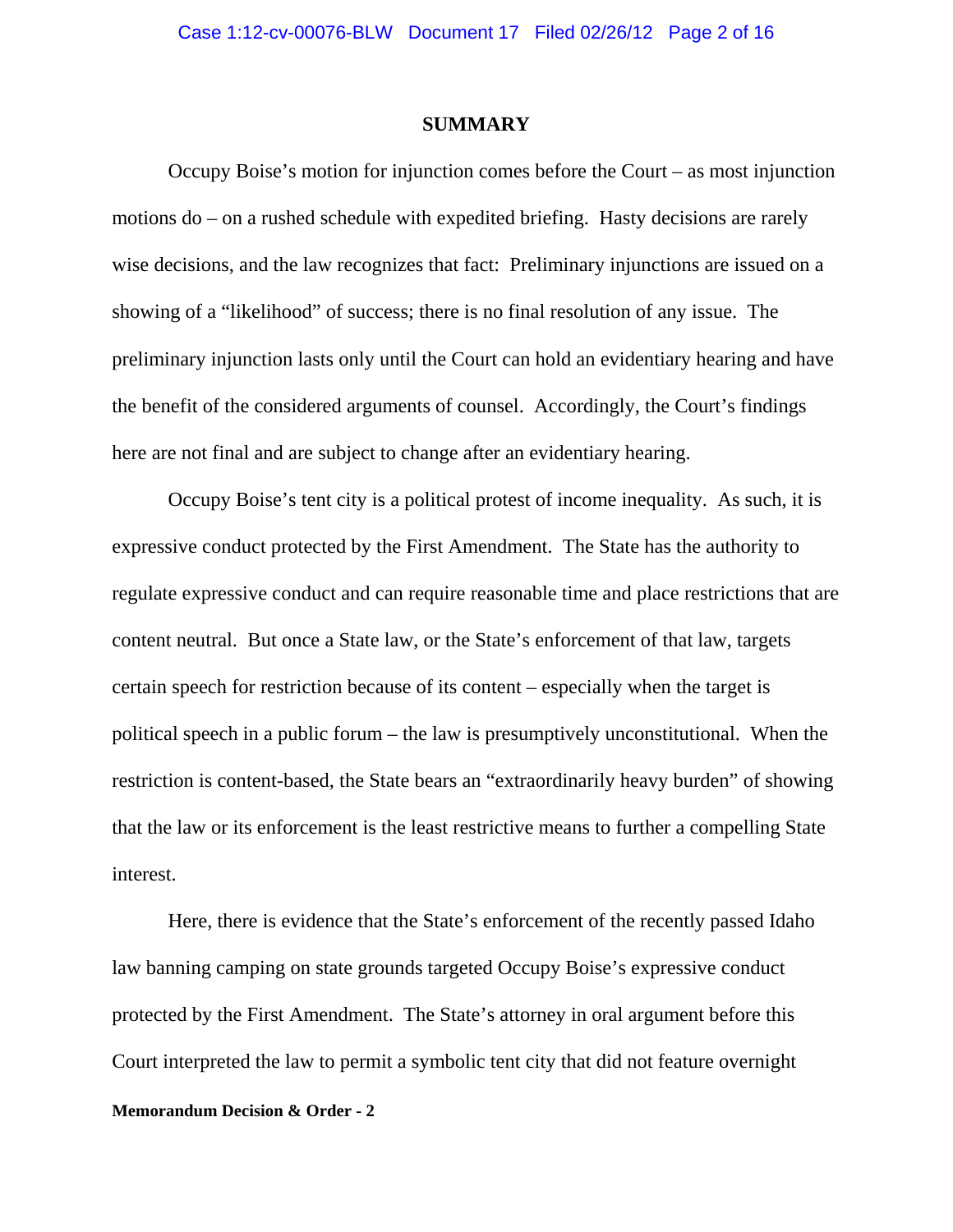#### Case 1:12-cv-00076-BLW Document 17 Filed 02/26/12 Page 3 of 16

sleeping. This interpretation clearly comports with the language of the statute, which only prohibits "sleeping" and "camping" on state grounds and does not purport to ban the maintenance of a symbolic tent city which could be staffed 24 hours a day and 7 days a week. Yet Governor Otter's letter announcing his signing of the legislation appears to require the removal of all tents, and that appears to be how the State Police are interpreting the law. Such action is simply not authorized by the statute. Because the reach of the State's enforcement may exceed the grasp of the statute, this creates the appearance that the State is stretching to suppress the core political message of Occupy Boise – its tents – as presented in a public forum.

These circumstances render the State's enforcement policy of removing Occupy Boise's tents presumptively invalid under the First Amendment. It is unlikely that the State can show that its enforcement policy is the least restrictive means to further a compelling state interest. Unlike the circumstances in *Clark v. Community for Creative Non- Violence,*468 U.S. 288 (1984), where the Supreme Court approved a ban on overnight sleeping that allowed the maintenance of a symbolic tent city, the State's enforcement policy here would ban such a symbolic display. As such, it fails to use the least restrictive means.

Under *Clark*, however, the State's ban on overnight sleeping is proper, as is the ban on personal belongings related to camping, along with cooking and fire building materials. Accordingly, those aspects of the ban will not be enjoined by the Court.

For all of these reasons, the Court will issue a preliminary injunction enjoining the **Memorandum Decision & Order - 3**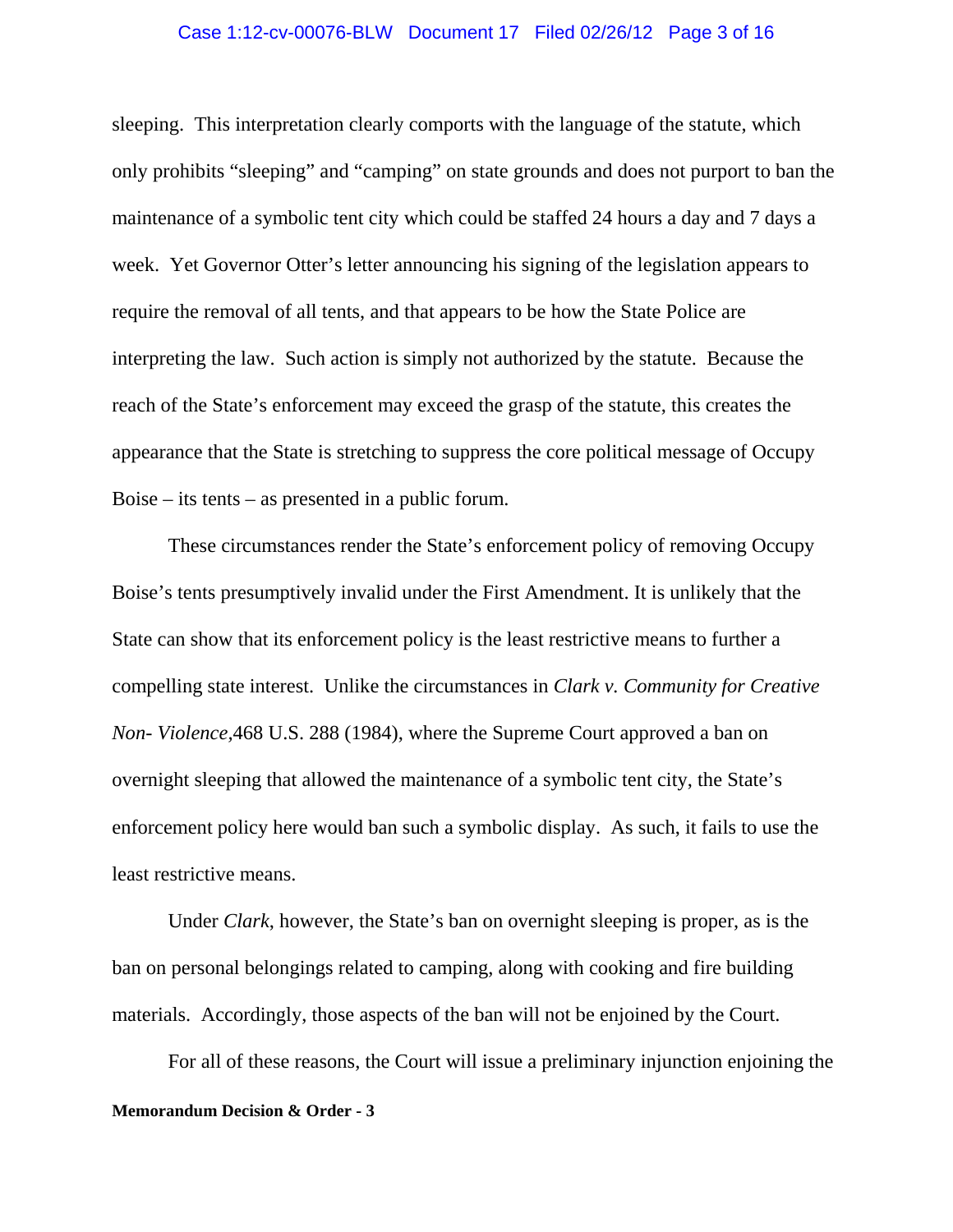#### Case 1:12-cv-00076-BLW Document 17 Filed 02/26/12 Page 4 of 16

State from removing Occupy Boise's tents. Occupy Boise can staff the site around the clock, but the ban on overnight sleeping will not be enjoined. Moreover, the ban on personal belongings related to camping, cooking and fire building shall also not be enjoined. The Court directs the State to delay until March 2, 2012, the seizure of any personal belongings at the encampment to give all parties a chance to read, understand and comply with this decision. The injunction will remain in place until the Court can hold an evidentiary hearing.

## **LITIGATION BACKGROUND**

As America slid into recession, income inequality rose. In protest, the Occupy Wall Street movement took over Zuccotti Park in New York's Wall Street financial district. That event spawned many local Occupy movements, including Occupy Boise.

In October of 2011, Occupy Boise formed "as an egalitarian non-violent, nonpartisan movement in solidarity with Occupy Together and Occupy Wall Street with the mission of building community among the 99% to address the problems cause by the greed and corruption of the 1%." *See Amended Complaint (Dkt. No. 8)* at ¶ 20. On November 5, 2011, they began erecting a tent city on the grounds of the old Ada County Courthouse, a location across the street from the Idaho Statehouse where the Idaho Legislature meets and Governor Otter has his office.

There are about 25 tents in the encampment, and many of the members sleep overnight there. The Amended Complaint alleges that the site contains private property worth about \$10,000. *Id*. at ¶ 33. The tent city is in an area of high visibility, and its **Memorandum Decision & Order - 4**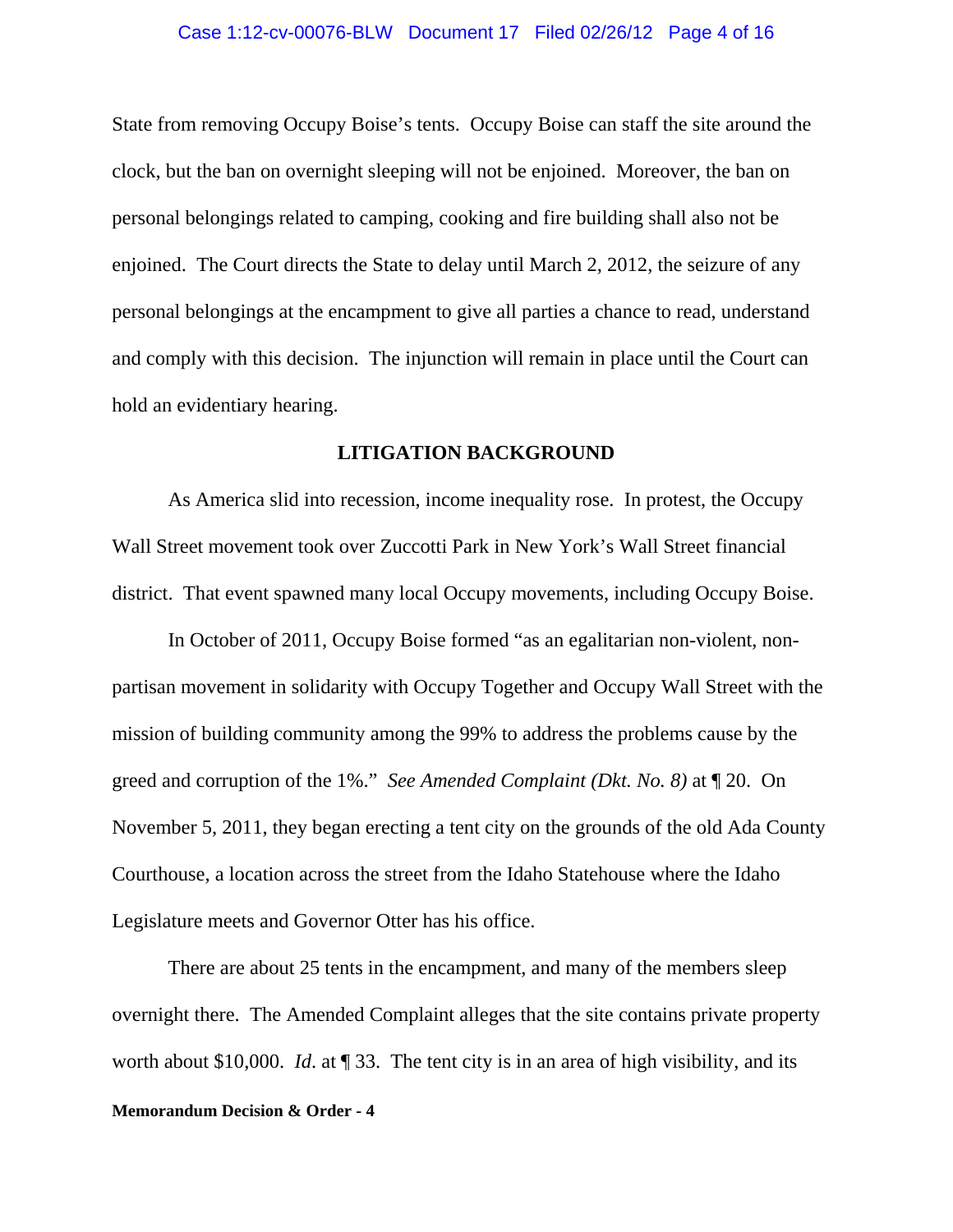#### Case 1:12-cv-00076-BLW Document 17 Filed 02/26/12 Page 5 of 16

presence generated a considerable amount of discussion, both at the site and in the media.

On January 18, 2012, a member of the Idaho House, Scott Bedke, sponsored a bill that would prohibit "camping" on state land, including the site of the Occupy Boise tent city. It would also authorize the State to "remove any unauthorized personal property" and consider it as "litter . . . [to] be disposed of . . . ." *See Idaho Code § 67-1613.* The bill contained an emergency clause declaring that an "emergency exist[ed]" and providing that it would go into "full force and effect on and after its passage and approval." The Amended Complaint alleges that when asked about the bill, Representative Bedke told the Associated Press that "the right place for people to exercise free speech is on the Capitol steps," not via a "tent city.' *See Amended Complaint* at ¶ 35.

The bill was signed into law by Governor Otter on February 21, 2012. On the same day, Governor Otter sent a letter to the Speaker of the Idaho House informing him of the signing and stating that "I will be communicating with the leadership and attorney from 'Occupy Boise' to let them know that I have received and signed the bill, and provide that they have a deadline of 5 pm on Monday February 27, 2012 to vacate the impacted state properties." *See Exhibit 1 (Dkt. No. 9-1)*.

With regard to the enforcement of the statute and Governor Otter's edict that Occupy Boise "vacate" the premises, Idaho State Police Officer Sheldon Kelley filed his Declaration stating that the newly-passed statute "would require Idaho State Police to clear the Capital Mall of any camp or camping equipment." *See Kelley Declaration (Dkt. No. 15)* at  $\P$  5. This would apparently involve removal of the tents as well as the eviction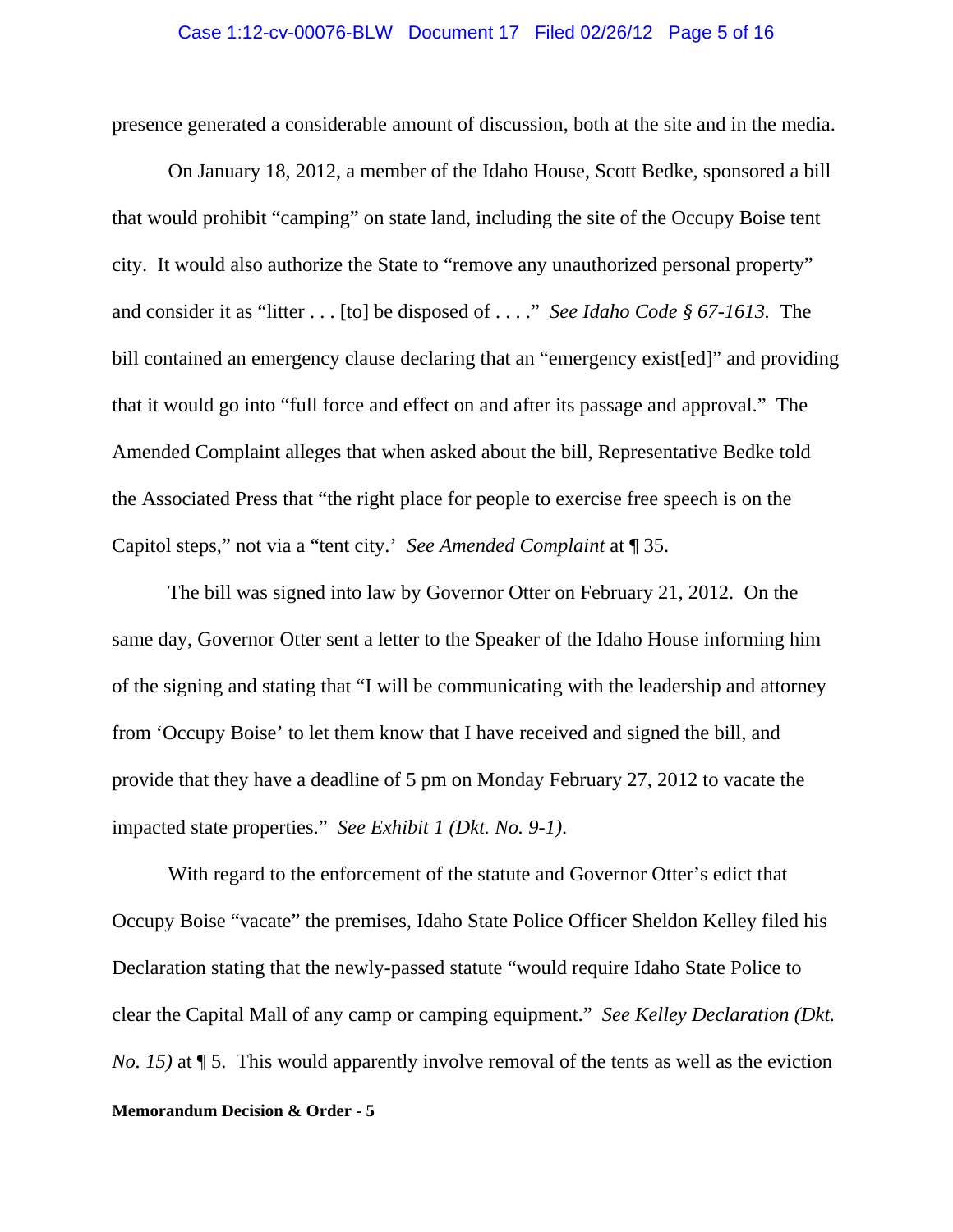of the Occupy Boise members. *Id*. at ¶ 7. It is somewhat unclear whether the protest signs would be removed given Officer Kelley's explanation that "[t]he only intent that the Idaho State Police has is to remove any evidence of camping on Capital Mall property, and not to remove, as Mr. Gunderson states, any sign of political protest." *Id*. at ¶ 12.

In any event, it appears that with regard to the enforcement of Idaho Code § 16- 1613, the Governor and the State Police intend to oust Occupy Boise from the site entirely by removing the tents and belongings, and evicting the protestors. Whether such a step is justified by the statute requires a review of its language. Idaho Code § 67-1613 provides:

CAPITOL MALL AND OTHER STATE PROPERTY AND FACILITIES – CAMPING PROHIBITED. No person shall camp on or in any state-owned or leased property or facility including, but not limited to, the capitol mall, except those that are designated as a recreational camping ground, area or facility. The provisions of this section shall not apply or affect policies, rules, statutes or leases on endowment lands, department of parks and recreation lands or department of fish and game lands. For the purposes of this section, the term "camp" or "camping" means to use as a temporary or permanent place of dwelling, lodging or living accommodation, and which indicia of camping may include, but are not limited to, storing personal belongings or for sleeping, carrying on cooking activities, laying out bedding or making any fire. Any person who violates the provision of this section shall be guilty of an infraction. State agency personnel or contractors may remove any authorized personal property used to camp or while camping in violation of the provisions of this section. Personal property removed pursuant to this section shall be considered litter and shall be disposed of by persons tasked with enforcing this section. Such authorized persons seizing or disposing of such property shall be immune from legal liability for the seizing and disposing of such property.

Idaho Code § 67-1613A provides:

DISPOSITION OF PROPERTY. Any property remaining after issuance of a citation or any property left unattended shall be held by the agency or its agent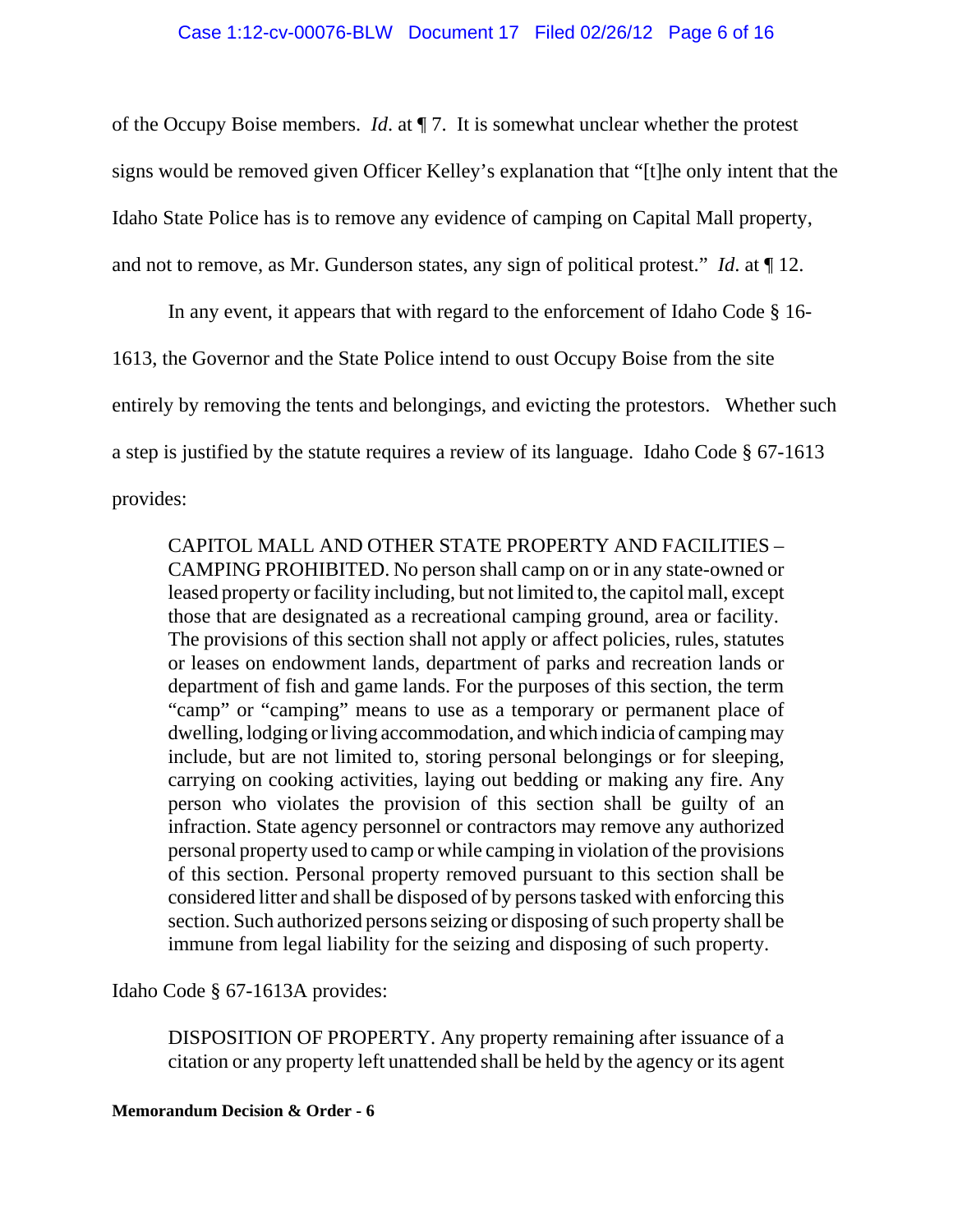removing the property in a secure location for a period of not less than ninety (90) days. Notice shall be posted and remain at the nearest reasonable location to the place of removal with the agency's or agent's contact information for the ninety (90) day period. If property is not claimed within the ninety (90) day period, the property shall be deemed abandoned and the agency shall have the right to dispose of the property. A reasonable storage fee as determined by the agency may be assessed at the time an owner claims the property. The individual claiming the property shall produce identification and shall sign a release form providing his or her name and contact information and swearing that the property belongs to the claiming party. If the provisions of this section are complied with, the state of Idaho, its agents, employees and contractors shall be immune from legal liability for the administration of this section.

The legislative history shows that the Statehouse, the Capitol Mall, and other

state-owned and leased grounds "function as the vibrant core of Idaho State Government for Idaho citizens and, as such, require unobstructed grounds and convenient access to ensure the health and safety of all citizens including touring visitors and school children . . . ." *See* Idaho House Bill No. 404, 61st Legis., 2d Reg. Sess. 2012, § 1. The Legislature also found that the State "should always strive to maintain the highest aesthetic standards for the grounds of the Capitol Mall" and other state-owned grounds. *Id.*

The language of Idaho Code § 67-1613 applies only to the overnight sleeping that has occurred at the Occupy Boise encampment for the last 3 months. However, as discussed above, the State of Idaho apparently intends to require that Occupy Boise remove its tents and vacate the site.

# **ANALYSIS**

# **Legal Standards**

To obtain injunctive relief, Occupy Boise must show that (1) it is likely to succeed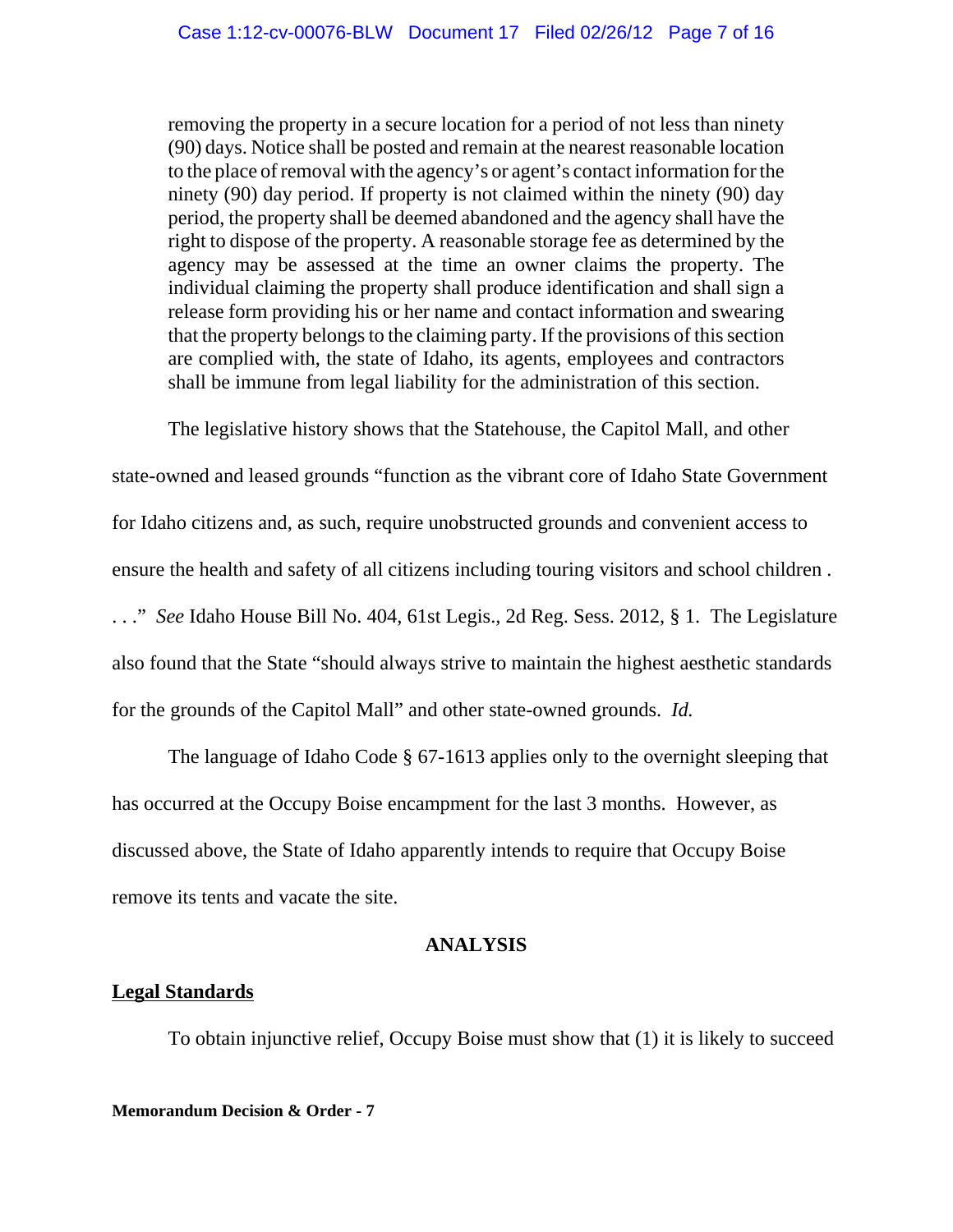# Case 1:12-cv-00076-BLW Document 17 Filed 02/26/12 Page 8 of 16

on the merits, (2) it is likely to suffer irreparable harm in the absence of preliminary relief, (3) the balance of equities tips in its favor and (4) an injunction is in the public interest. See *Winter v. Natural Res. Def. Council*, 555 U.S. 7, 20 (2008). The Court will determine first whether Occupy Boise is likely to show that its First Amendment rights have been violated. This requires the Court to (1) assess whether the conduct or speech at issue is protected by the First Amendment, (2) identify the nature of the forum in order to determine the extent to which the government may limit the conduct or speech, and then (3) assess whether the justifications for restricting the conduct or speech satisfy the requisite standard. *Cornelius v. NAACP Legal Defense and Educational Fund, Inc*., 473 U.S. 788, 797 (1985).

## **First Element – Protected Speech**

With regard to the first element, the Supreme Court when confronted with the issue, assumed without deciding that sleeping in a tent in a park opposite the White House to protest the treatment of the homeless was protected speech. *Clark v. Community for Creative Non–Violence*, 468 U.S. 288, 293 (1984). More recently, at least four district judges have held that the Occupy movement's tent cities and overnight camping are protected speech under the First Amendment. *Occupy Columbia v Haley,* 2011 WL 6318587 (D.S.C. Dec. 16, 2011); *Freeman v. Morris*, 2011 WL 6139216 at \*6 (D.Me. Dec. 12, 2011); *Occupy Minneapolis v. County of Hennepin*, 2011 WL 5878359 at \*4 (D.Minn., Nov.23, 2011); *Occupy Ft. Myers v. City of Ft. Myers*, 2011 WL 5554034 at \*5 (M.D.Fla., Nov.15, 2011). The Court agrees with the analysis of these decisions and **Memorandum Decision & Order - 8**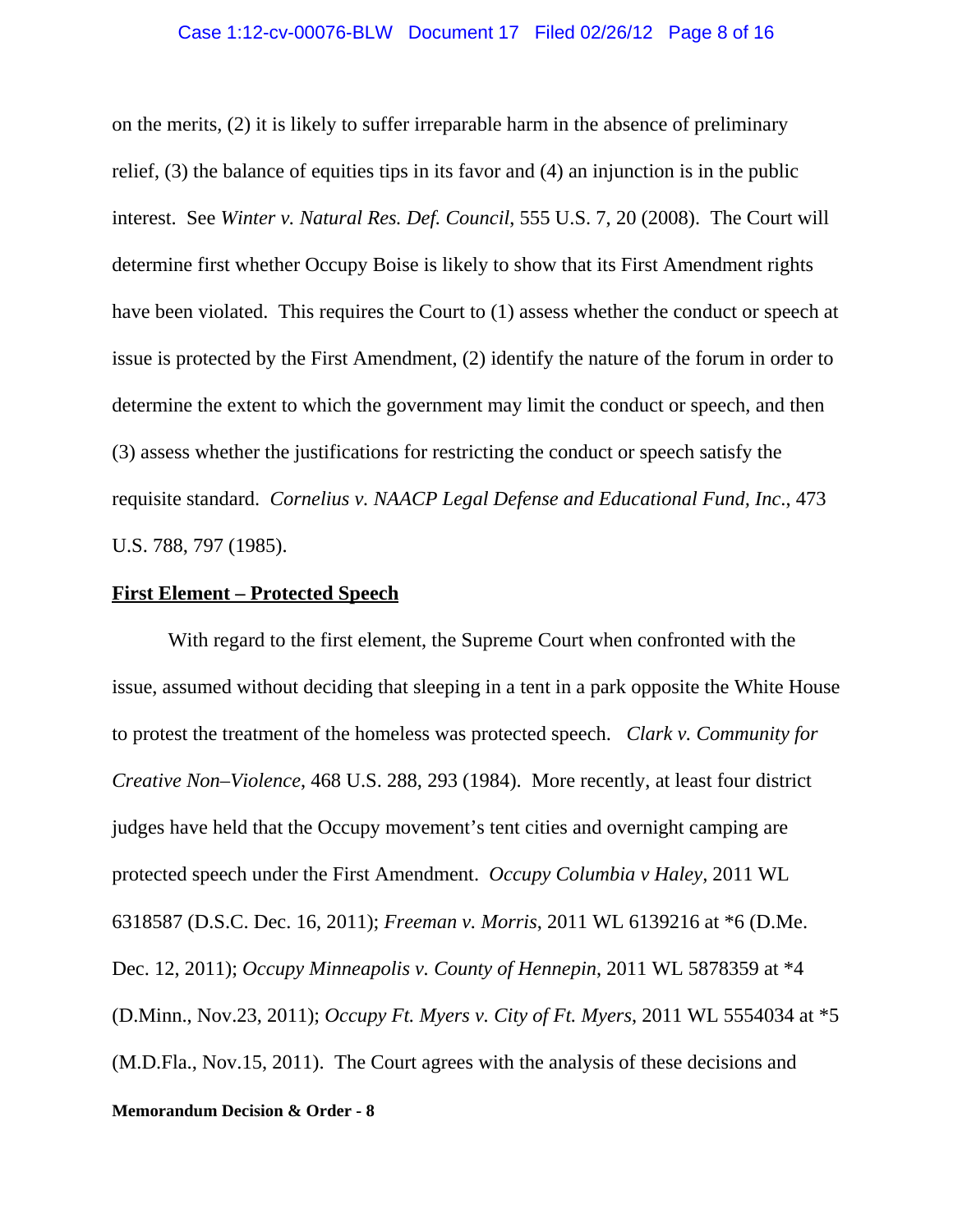finds it likely that Occupy Boise will succeed in showing that its tent city and overnight camping constitute expressive conduct that is protected by the First Amendment.

### **Second Element – The Forum**

The second element requires analysis of the forum where the speech takes place. Here, Occupy Boise's tent city is located on the grounds surrounding the old Ada County Courthouse, across the street from the Idaho Statehouse. This public open space is highly visible and physically close to the seat of State Government, making it a natural forum for political protests. As such, it is likely that Occupy Boise will be able to show that its expressive conduct is taking place in a "traditional public forum" that has "achieved a special status in our law; the government must bear an extraordinarily heavy burden to regulate speech in such locales." *Long Beach Area Peace Network v. City of Long Beach*, 574 F.3d 1011, 1022 (9th Cir. 2009) (quoting *NAACP v. City of Richmond*, 743 F.2d 1346, 1355 (9th Cir.1984)).

### **Third Element – Whether State's Justifications Satisfy Requisite Standard**

The Court turns next to the third element, assessing whether the State's justifications for banning camping satisfy the requisite standard. The applicable standard turns on whether the tent city and overnight camping are expressive conduct: "The government generally has a freer hand in restricting expressive conduct than it has in restricting the written or spoken word." *Texas v. Johnson*, 491 U.S. 397, 406 (1989). But even here, the government may not "proscribe particular conduct *because* it has expressive elements." *Id*. (emphasis in original). It is the government's purpose that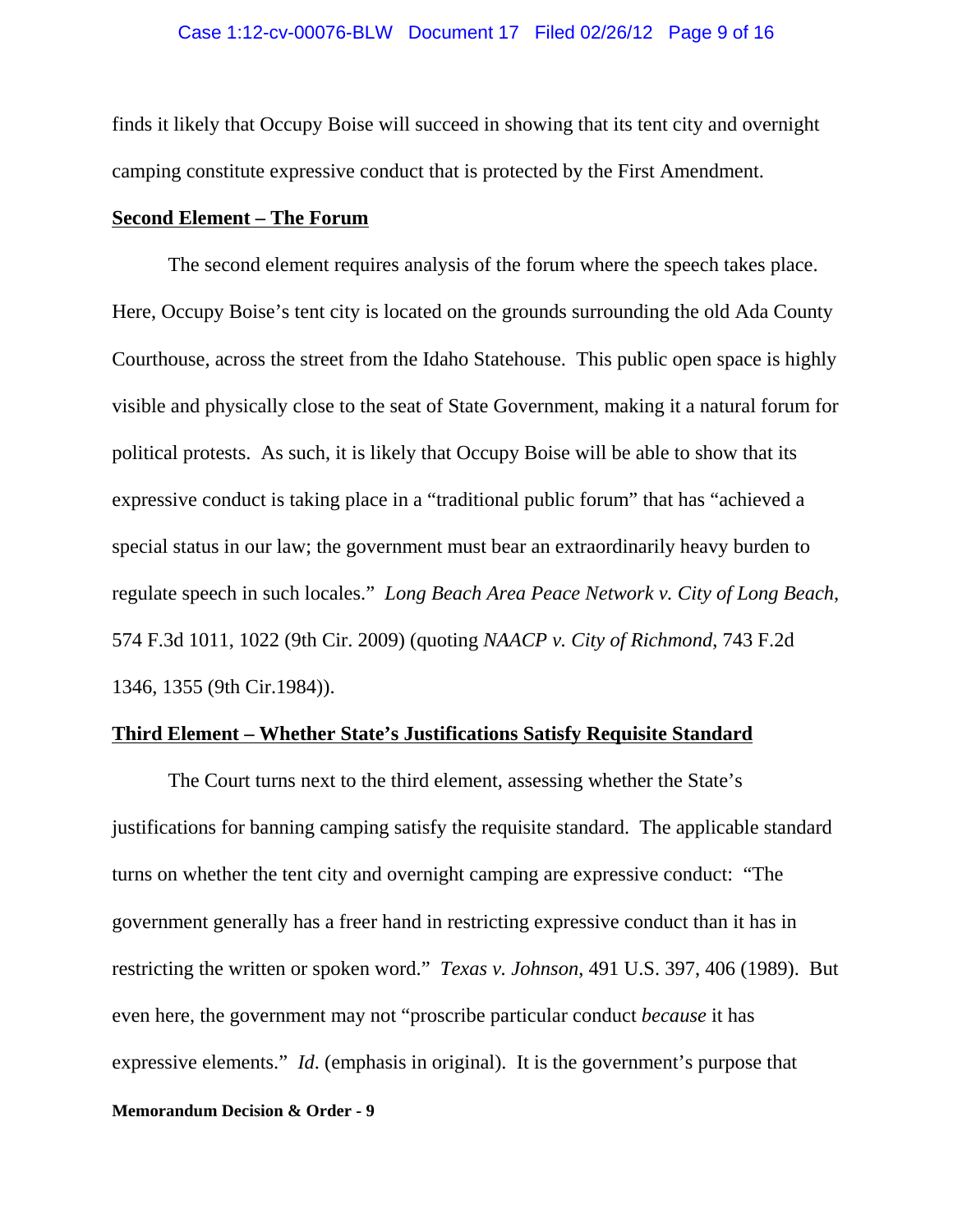#### Case 1:12-cv-00076-BLW Document 17 Filed 02/26/12 Page 10 of 16

controls. *See Ward v. Rock Against Racism,* 491 U.S. 781, 791 (1989). "[A] content-based restriction on political speech in a public forum . . . must be subjected to the most exacting scrutiny." *Long Beach*, 574 F.3d at 1024 (quoting *Boos v. Barry*, 485 U.S. 312, 321 (1988). Content-based regulations are presumptively unconstitutional. *See R.A.V. v. City of St. Paul*, 505 U.S. 377, 382 (1992). Content-based exemptions may pass constitutional muster only if they are the least restrictive means to further a compelling interest. *See Hoyle v City of Oakland*, 653 F.3d 835, 853 (9th Cir. 2011).

### **Content-Based Enforcement**

Thus, the Court must determine first whether it is likely that Occupy Boise can show that the threatened action under the statute is content-based. The State argues that there is nothing in the wording of the statutes that specifically targets the Occupy Boise protest based on the content of its political speech. That is true. However, content-based enforcement is just as pernicious as content-based wording. *See Hoyle*, 653 F.3d at 853 (holding that city's enforcement of ordinance was based on content of speech and therefore presumptively invalid). Here there is evidence to support a finding of contentbased enforcement. One reasonable interpretation of Idaho Code § 67-1613 is that it would permit erection of a symbolic tent city that did not feature overnight sleeping. Indeed, at oral argument, the State's counsel interpreted the statute in this very manner, arguing that it is the campers, not the tents, that frustrate the State's stated goals of maintaining aesthetics and providing unobstructed grounds.

But Governor Otter's edict, and the stated intention of the State Police, is to **Memorandum Decision & Order - 10**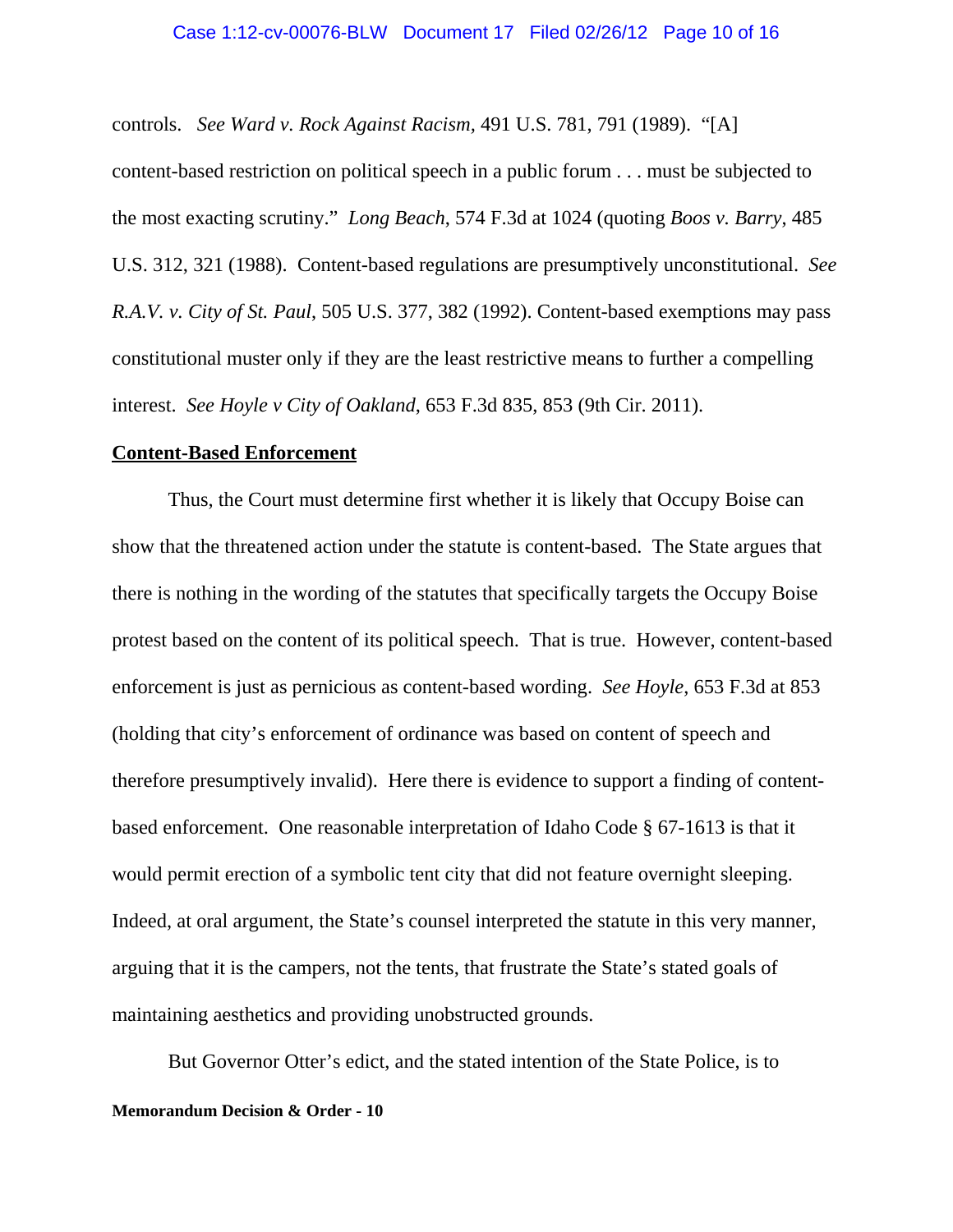#### Case 1:12-cv-00076-BLW Document 17 Filed 02/26/12 Page 11 of 16

remove Occupy Boise entirely – tents and all. In other words, the State's enforcement will remove tents on the basis of a statute that their own attorney says would allow Occupy Boise to maintain a symbolic tent city.

This creates a number of problems for the State. First, it is not clear what legal basis the State is relying on to remove the tents. The statute does not authorize such action. Second, for purposes of the First Amendment, the enforcement appears contentbased because its reach exceeds the grasp of the statute. This creates the appearance that the State is stretching to shut down a political message – a tent city – presented in a public forum.

Accordingly, it is likely Occupy Boise can show that the State's enforcement policy – that Idaho Code § 16-1613 bans even a symbolic tent city without overnight sleeping – is presumptively unconstitutional, and it is unlikely the State can meet its "extraordinarily heavy burden" of showing that it is the least restrictive means of serving a compelling State interest. *Hoye*, 653 F.3d at 853. One need not look far for less restrictive means. For example, the permit in *Clark* banned overnight sleeping but permitted a symbolic tent city, and it passed constitutional muster. *Clark*, 468 U.S. at 292. While the State is rightly concerned about a long-term encampment damaging the grounds and foreclosing use by other groups, these concerns could have been satisfied with simple time and place restrictions that would restrict damaging activity.

Given this, it is likely that the State will not be able to satisfy its "extraordinarily heavy burden" of showing that its enforcement policy is the least restrictive alternative to **Memorandum Decision & Order - 11**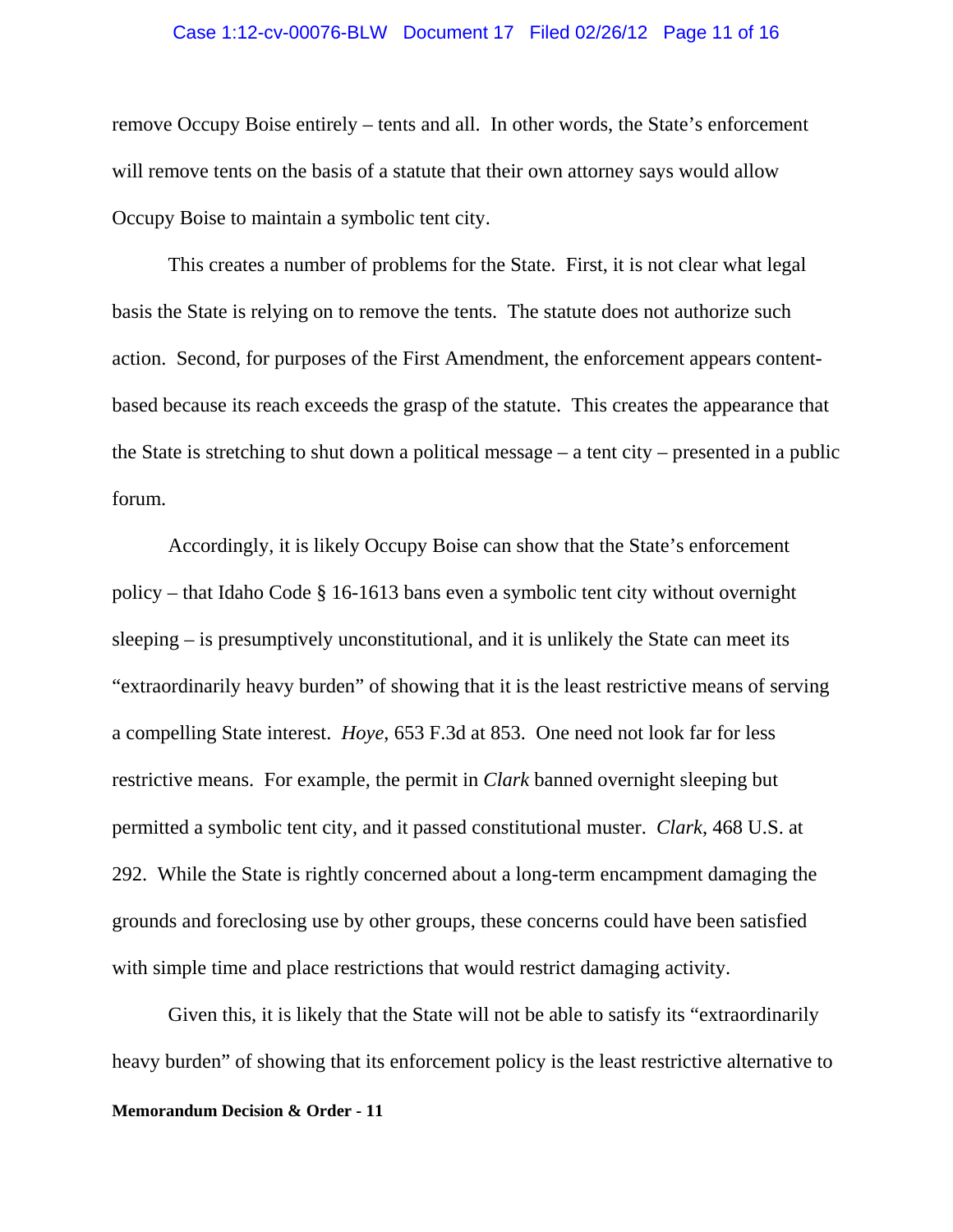#### Case 1:12-cv-00076-BLW Document 17 Filed 02/26/12 Page 12 of 16

advance a "compelling" State interest. Laws subject to strict scrutiny "almost always violate the First Amendment." *Al Haramain Islamic Foundation, Inc. v. U.S. Dept. of Treasury*, 660 F.3d 1019, 1051 (9th Cir. 2011).

#### **Content-Neutral Enforcement**

Given the hasty nature of this injunction proceeding, it may be that the Court has misunderstood the State's enforcement policy. If the State is in fact willing to allow a symbolic tent city, the State's enforcement policy becomes more content-neutral as it aligns with the interpretation of the statute offered by its own attorney. Because that may be the case, the Court examines Occupy Boise's likelihood of success assuming the law and the State's enforcement policy are content-neutral. With this assumption, the case looks very much like *Clark*. And the closer the facts in this case get to the facts in *Clark*, the weaker Occupy Boise's case becomes.

Even if the State enforces the statute according to its terms, and does not attempt to remove the symbolic tent city, the Court must still consider Occupy Boise's further claim that the ban on overnight sleeping violates their First Amendment rights. The act of sleeping in the tents conveys a message of personal commitment and sacrifice to the political cause that is not conveyed by the tent city alone. Political messages gain power by virtue of personal commitment and sacrifice. And while sleeping isolated from context is perhaps the least expressive activity imaginable, it becomes imbued with great meaning as used by Occupy Boise. The Court therefore disagrees with Justice Scalia that sleeping can never be expressive conduct, *Community for Creative Non–Violence v. Watt,*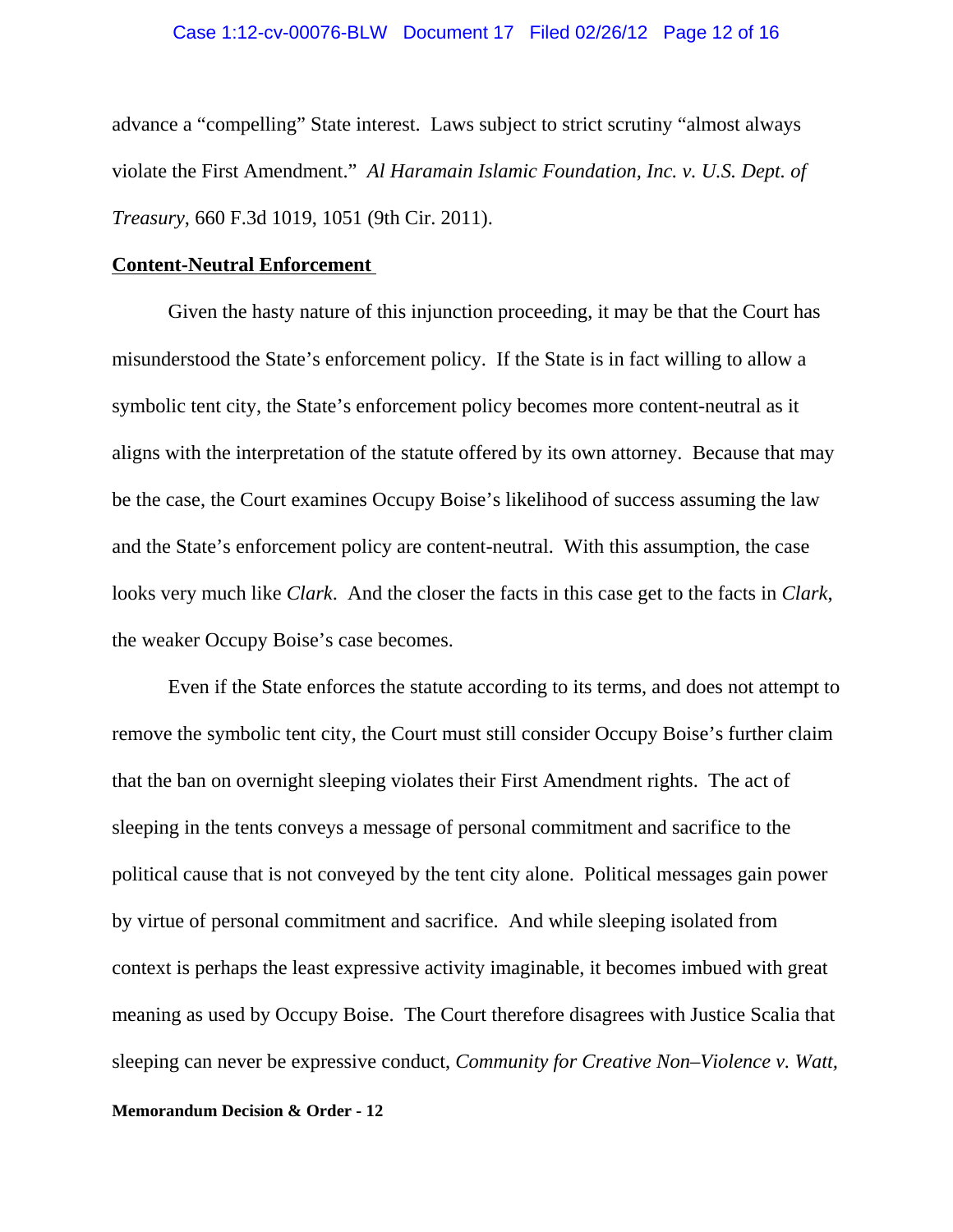703 F.2d 586 (D.C.Cir.1983) (Scalia, J., dissenting), rev'd*, Clark,* 468 U.S. at 292. Instead, the Court finds it likely that Occupy Boise will prevail on its argument that sleeping, in the context here, is expressive conduct protected by the First Amendment. *See Occupy Fort Myers v. City of Fort Meyers*, 2011 WL 5554034 at \*5 (M.D.Fla. Nov.15, 2011).

Nevertheless, *Clark* held that overnight sleeping could be banned so long as the tent city remained. Here, the Court has enjoined removal of the tents, and so the tent city will remain – at least for now. Under *Clark*, the State has the right to ban overnight sleeping as a reasonable time and place restriction. Accordingly, the Court will deny Occupy Boise's motion to the extent it seeks to enjoin the ban on overnight camping.

The regulations upheld in *Clark*, like the statutes here, banned cooking, making fires, and storing personal belongings related to camping. As in *Clark*, the State here has the right to ban those things and so Occupy Boise's motion will be denied to the extent it seeks to enjoin the State from banning those matters. The State Police do intend, however, to seize these items on Monday February 27, 2012, the same day this decision is issued. While Occupy Boise has been on notice for some time that their personal belongings could be seized, it is only fair now to give them until the end of the week – March 2, 2012 – to remove their personal belongings related to camping, along with any cooking or fire building materials, and the Court will so direct the State.This should make moot the dispute over the seizure, storage, and disposition of personal belongings related to camping because it will ensure that no seizure occurs in the first place.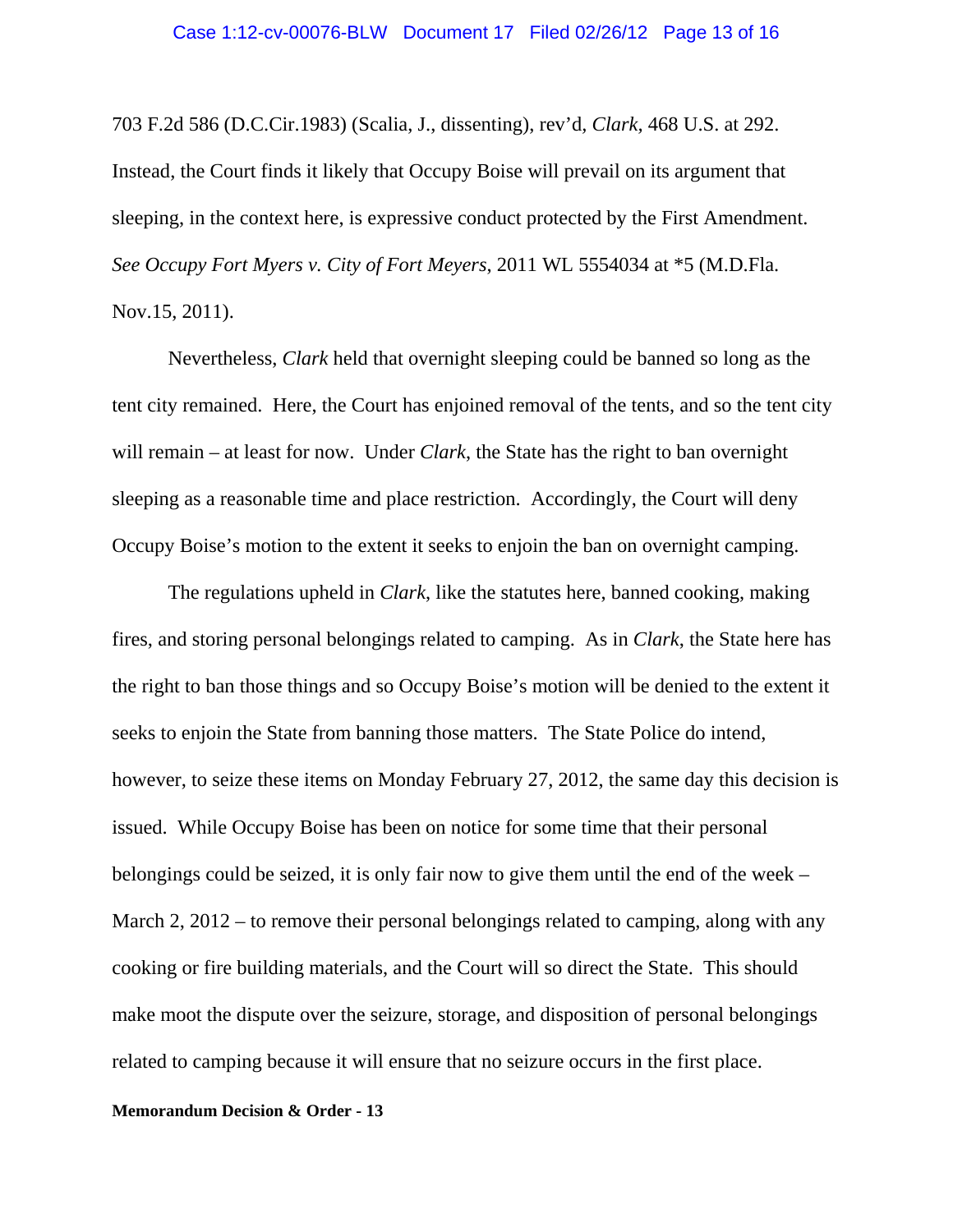## **Further Injunction Requirements**

Turning to the second requirement set forth in the *Winter* test for injunctive relief, the Court must determine if Occupy Boise is likely to suffer irreparable harm if no injunction is issued to stop the removal of tents. The loss of First Amendment freedoms, for even minimal periods of time, "unquestionably constitutes irreparable injury," especially where a plaintiff seeks to engage in political speech. *Farris v. Seabrook*, 2012 WL 149486 (9th Cir. January 19, 2012). Accordingly, the Court finds this requirement satisfied.

Finally, the Court finds that the equities weigh in favor of Occupy Boise and the public interest demands injunctive relief. There is no evidence of any health or safety concerns from a symbolic tent city, and no evidence that Occupy Boise is keeping other groups from using the area as a protest site. Moreover, the Court's injunction will only be in effect until the Court can hold an evidentiary hearing and rule at that time.

## **Conclusion**

For all of these reasons, the Court will grant in part and deny in part Occupy Boise's motion. The Court will grant the motion to the extent it seeks to enjoin the State from enforcing Idaho Code § 67-1613 by removing tents from the Occupy Boise encampment. Occupy Boise may staff the site around the clock, but the Court will deny the request to enjoin the ban on overnight sleeping, the storage of personal belongings related to camping, making fires, and cooking. Finally, the Court will direct the State to delay seizing any personal belongings related to camping, and cooking and fire building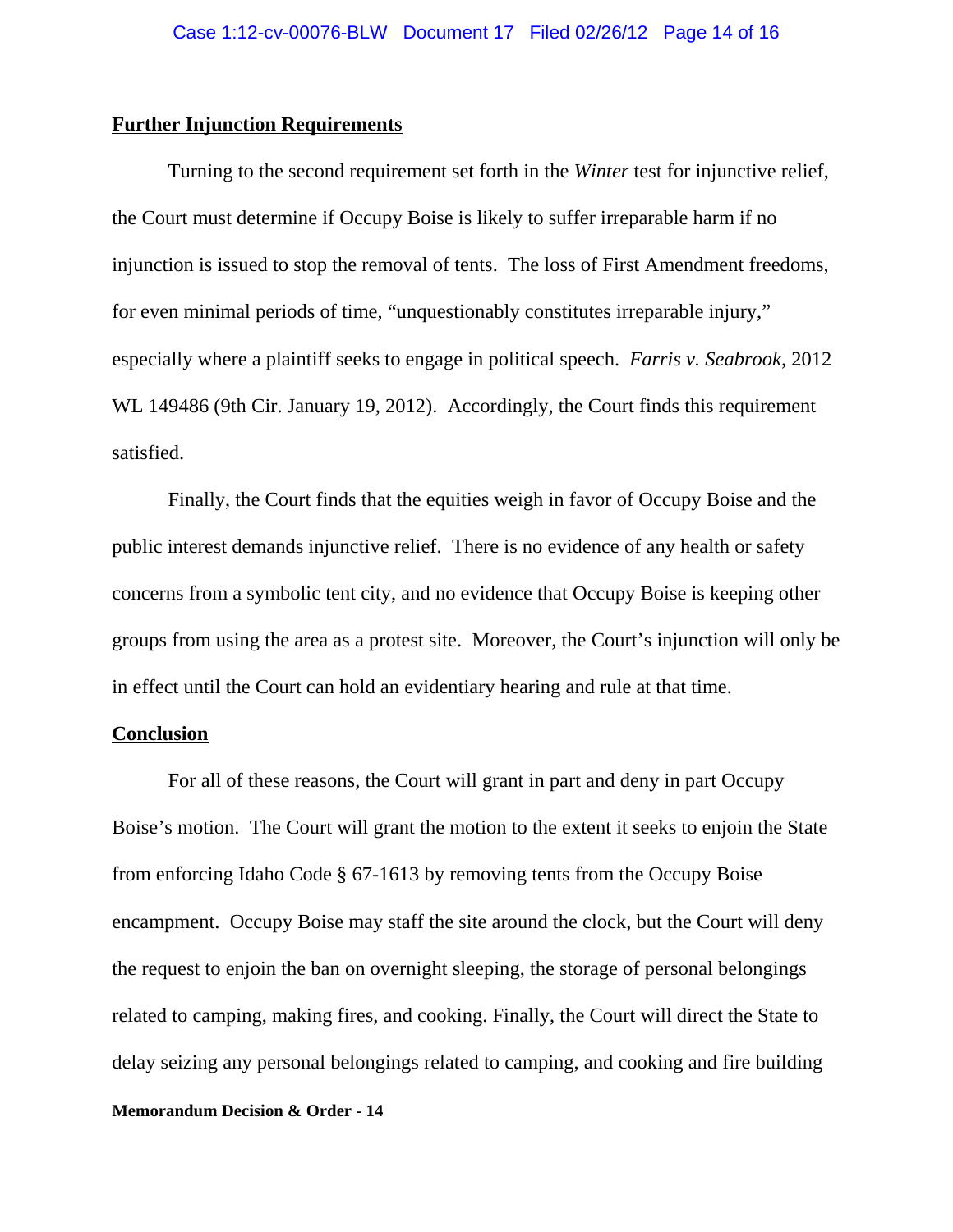materials, until March 2, 2012.

## **ORDER**

In accordance with the Memorandum Decision set forth above,

NOW THEREFORE IT IS HEREBY ORDERED, that the motion for injunctive relief (docket no. 4) is GRANTED IN PART AND DENIED IN PART.

IT IS FURTHER ORDERED, that the defendants, as well as their officers, agents, employees, attorneys, and all persons who are in active concert or participation with them, are prohibited from enforcing I.C. §§ 67-1613-1613A to remove tents from the Occupy Boise encampment at the old Ada County Courthouse or to prevent Occupy Boise from staffing the tent city around the clock.

IT IS FURTHER ORDERED, that the motion is denied to the extent it seeks to enjoin the ban on overnight sleeping, the storage of personal belongings related to camping, making fires, and cooking.

IT IS FURTHER ORDERED, that the State is directed to delay seizing any personal belongings related to camping, and cooking and fire building materials, until March 2, 2012.

IT IS FURTHER ORDERED, that the bond requirement of Rule 65 is deemed waived at this time.

IT IS FURTHER ORDERED, that counsel contact the Court's Staff (Dave Metcalf 208-334-9025) to set up a date and time for an evidentiary hearing on Occupy Boise's motion for injunctive relief.